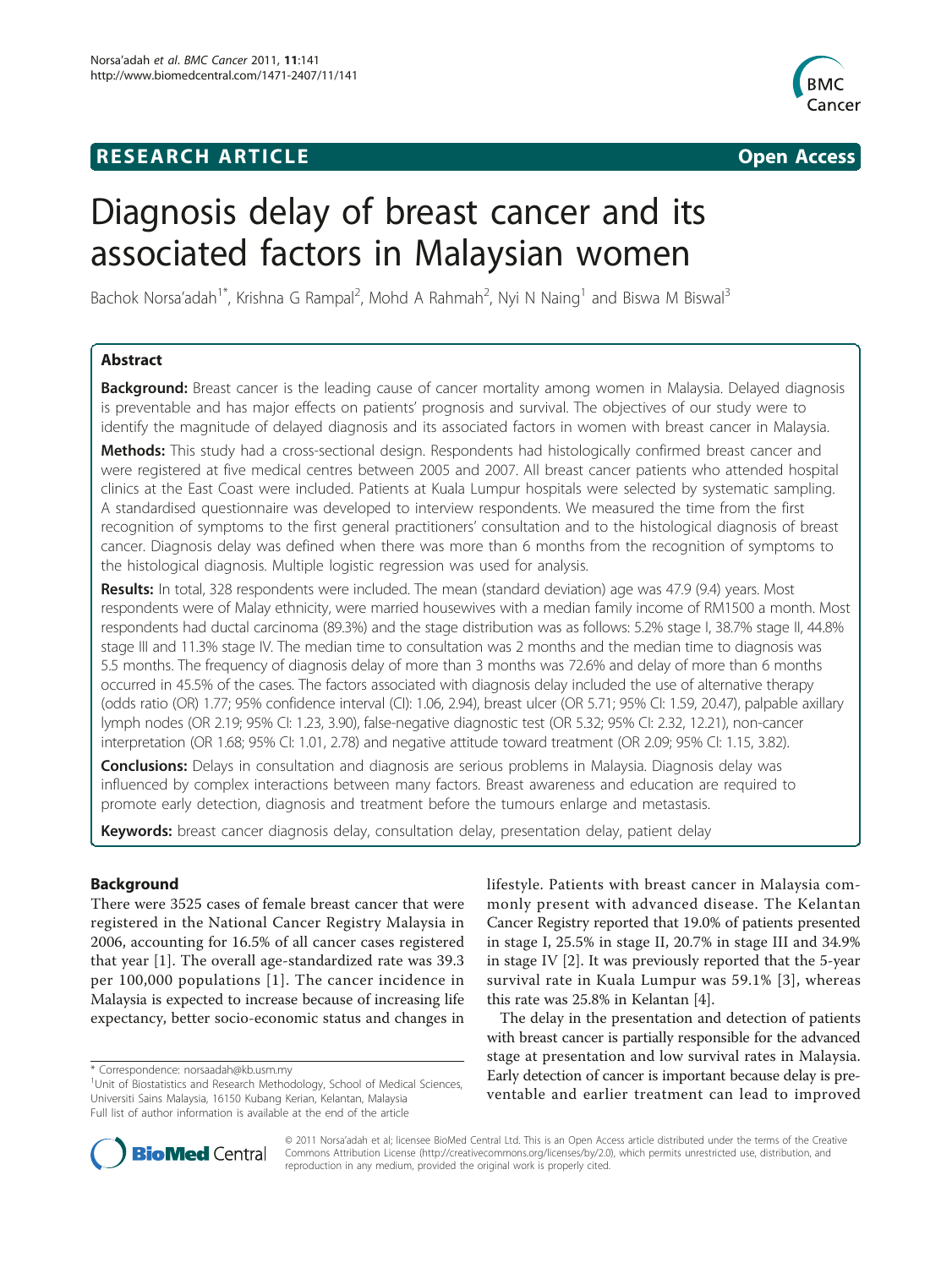survival. Late detection has been associated with larger tumour size, increased involvement of the lymph nodes and organ metastases [\[5](#page-6-0)], and negative implications on cost and choice of treatment. A study in Thailand reported that patients with stage III disease had a median delay of presentation of 2 months compared to those in stage IV (7 months) [[6](#page-6-0)]. In addition to lower survival rates, patients with delays of 12 weeks or longer had a significantly higher probability of local cancer spread or distant metastases compared to those with shorter delays [[7](#page-6-0)].

Studies in developed countries reported that the median time to consultation was 14-61 days [[8-10\]](#page-6-0). A delay of more than 3 months prior to physician consultation occurred in 14-53% of cases [[8](#page-6-0)-[11\]](#page-6-0). Low socio-economic status, minority ethnicity and young age were associated with a longer duration of symptoms [[12](#page-7-0)]. Another study found that patient delay was associated with older age, lighter symptoms, not informing anyone, a negative attitude toward medical practitioners and fear of treatment [[13](#page-7-0)]. Failure of medical practitioners to act on clinical findings and false-negative mammogram and fine needle aspiration cytology (FNAC) were the main factors for system delay [[14](#page-7-0),[15\]](#page-7-0). Lack of knowledge regarding risk factors, individual own risk and the variability of symptoms of breast cancer, was related to patient delay [\[16\]](#page-7-0).

This study was conducted to identify the magnitude of the delay in breast cancer diagnosis and the factors associated with this delay. To date, most of the research on this topic has been conducted in developed countries and among minorities, and very few studies have been conducted in less developed countries. No studies on this subject in Malaysia have been published. Research on this topic is important for clinicians to have a better understanding of how to manage patients and so that policy makers can implement strategies and activities to prevent delay in breast cancer diagnosis.

## Methods

This study had a cross-sectional design. The respondents were women who were diagnosed with primary breast cancer by histo-pathological examination between 2005 and 2007. We excluded patients with cognitive problems, recurrent cancer and incomplete medical records. Respondents were from three referral medical centres in the East Coast of Malaysia and two government hospitals in Kuala Lumpur. All patients who attended surgical, oncology and radiotherapy clinics at the East Coast hospitals during our study period were included. Systematic sampling was conducted on every fourth eligible patient at Kuala Lumpur hospitals.

Face-to-face interviews were conducted using standardized questionnaires. The questionnaire was developed in the Malay language based on expert discussions and a literature review. It was pre-tested for face and content validity and reliability, which were satisfactory (Cronbach's Alpha 0.63-0.92). The content included socio-demography, medical and obstetric history, the date of all the chronological events (i.e., first recognition of symptoms, first consultation, referral, first hospital appointment, first meeting with the surgeon and oncologist, diagnostic tests and when the results were known) and the use of alternative therapy. We considered the symptoms' interpretation process spanned from the point at which the women started to notice abnormalities until a diagnosis was made [[17\]](#page-7-0). An agreement was decided after discussion with the respondents when there were conflicting dates of events. The respondents were reminded of events in the calendar year, such as festival celebrations, Independence Day, school holidays or birth dates, to help them remember important dates relative to their medical history.

We also included yes-no questions on the interpretation of symptoms, knowledge about presenting symptoms, aetiology and metastatic organs, beliefs about breast cancer and treatment, fear, denial, barriers, healthcare services, husband support, attitude on medical care and treatment, and health care practices. A 'yes' response for positive questions was given a score of one and a 'no' response was given a zero. The scoring was reversed for the negative questions. All scores for each group were totalled and then categorised using the median of the total score. We also collected data from the medical records including clinical presentation, diagnostic tests, histo-pathological reports and treatment information.

The Psycho-physiological Comparison Theory developed by Andersen, Cacioppo and Roberts was taken into consideration when we formulated the operational definition of delay [[18](#page-7-0)]. Consultation time was the time taken to visit the first general practitioner after the recognition of symptoms. The time to diagnosis was measured from the date of the recognition of symptoms to the date of final diagnosis based on histo-pathological examination of FNAC, trucut or excision biopsy. Breast cancer was staged according to the  $6<sup>th</sup>$  edition of Cancer Staging Manual published by American Cancer Joint Committee on Cancer [\[19\]](#page-7-0). A family history of breast cancer was defined as having a first-degree relative, i.e. sister, mother or daughter who had breast cancer. The respondents were questioned about previous use of oral contraceptives, hormone replacement therapy or alternative therapy if these therapies were taken regularly for at least one month. Complementary alternative therapy was defined as any therapy using methods and products not included in conventional modern medicine. Chronic diseases assessed in this study included hypertension, diabetes, heart diseases, asthma and other diseases that require lifelong monitoring. Misdiagnosis occurred when there was a false-negative mammogram or FNAC.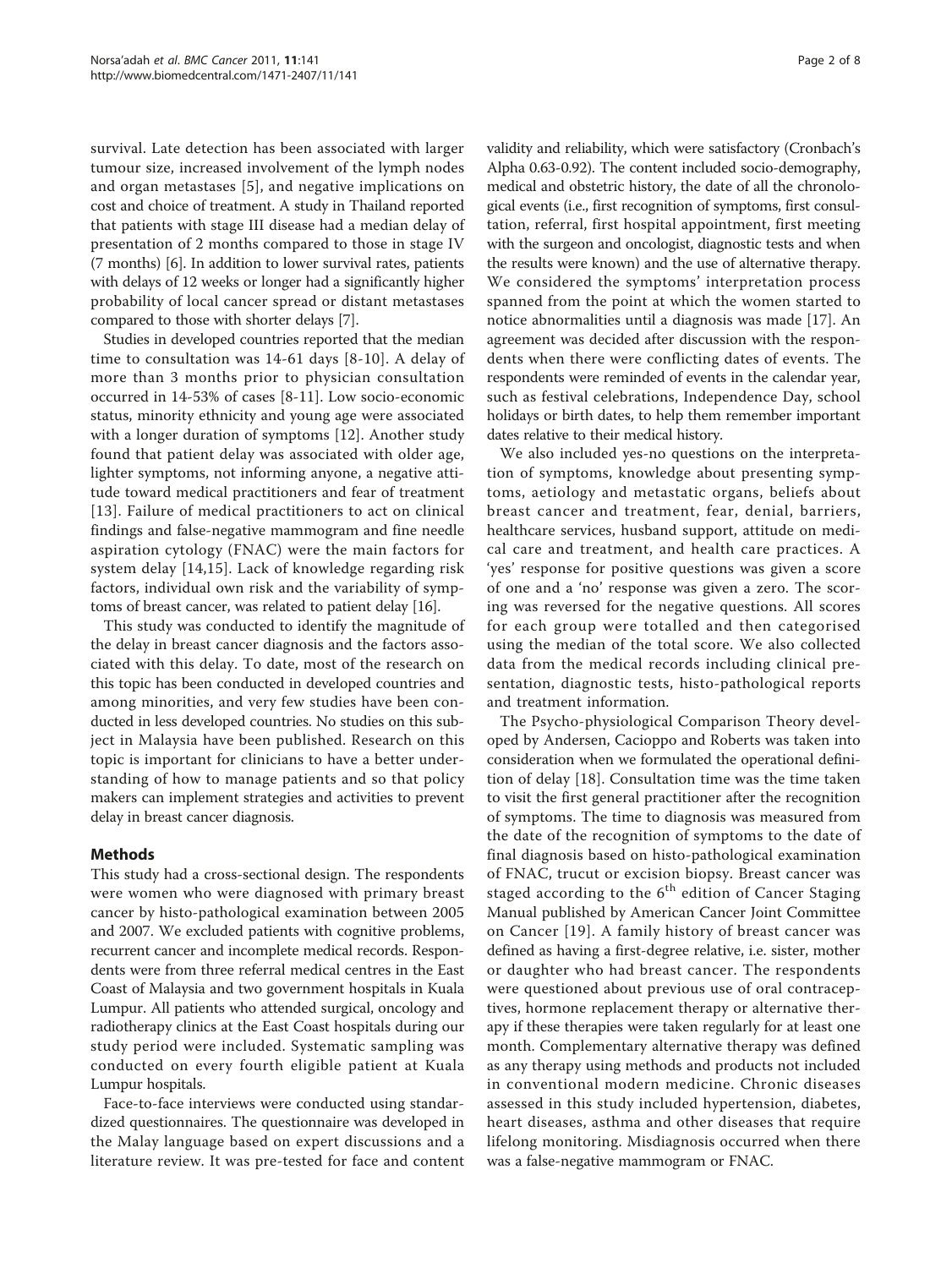The research had been approved by the Research and Ethical Committee from all the respective institutions, with the reference numbers: UKM1.5.3.5/244/SPP2, HKL/98/AM.882, USMKK/PKK/JK EP(M)-191 USM, Bil (43)HRPZ ll.71/20 Jld.8, HSNZ.KT.100-22/15(27) and (4)KKM/NIHSEC/08/0804/P07-13. Respondents were explained about the research and asked for consent prior the interview. All information was confidential and individual data had no identification of the respondents.

## Statistical analyses

Data were analysed using SPSS for Windows (version 12.0.1, SPSS Inc., Chicago, IL, USA). Continuous data were summarised as mean (standard deviation (SD)) or median (interquartile range (IQR)) depending upon the normality of distribution, whereas categorical data were presented as frequency (percentage (%)). We divided the diagnosis time into a binary outcome, i.e., delay and non-delay, by using a six-month cut-off point. Six months was chosen instead of three month to allow balance number of respondents in each category. Multiple logistic regression was used to identify the factors associated with diagnosis delay. A stepwise backward selection procedure was used when selecting significant variables in the model. The interaction terms and multicollinearity problem of the final model were checked. The final model was tested for fitness using the Hosmer-Lemeshow goodness of fit test. Results were presented as the crude and adjusted odd ratios (OR), 95% confidence interval (CI) and  $p$  value. The  $p$  value <0.05 was considered to indicate statistical significance.

## Results

## Background of the respondents

In total, 328 respondents were included in the final analysis. Table 1 shows the socio-demographic characteristics of the respondents. The mean age was 47.9 years (SD 9.4). The majority of the respondents were Malays, who were married housewives with at least a high school education and a median family income of RM1500 a month. Table 2 shows the medical history of the respondents. Only 8.2% had a family history of breast cancer, 12.2% had previous benign breast diseases and 31.4% had comorbid chronic diseases. Twelve percent did not have any children and 30.5% were post-menopausal. Among the 100 post-menopausal women, only 16.0% had ever taken hormone replacement therapy.

Table [3](#page-3-0) shows the clinical characteristics of the respondents. Most cases occurred in the right breast (54.0%) and 2.7% had a second breast cancer in the contralateral breast. The appearance of a lump was the most common first symptom. Most (97.6%) had a breast lump at diagnosis. Less than 9% had at least one symptom of systemic

## Table 1 Socio-demographic characteristics of the respondents

| Socio-demography           | Frequency (%)<br>$N = 328$ | Mean (SD)    |  |
|----------------------------|----------------------------|--------------|--|
| Age at diagnosis (year)    |                            | 47.9 (9.4)   |  |
| 40 & less                  | 56 (17.1)                  |              |  |
| >40                        | 272 (82.9)                 |              |  |
| Ethnicity                  |                            |              |  |
| Malay                      | 262 (79.9)                 |              |  |
| Chinese                    | 46 (14.0)                  |              |  |
| Indian                     | 14(4.3)                    |              |  |
| Others                     | 6(1.8)                     |              |  |
| Education level            |                            |              |  |
| None                       | 39 (11.9)                  |              |  |
| Primary school             | 52 (15.9)                  |              |  |
| Middle school              | 37 (11.2)                  |              |  |
| High school                | 128 (39.0)                 |              |  |
| Upper high school          | 13(4.0)                    |              |  |
| Diploma                    | 28 (8.5)                   |              |  |
| Degree                     | 31 (9.5)                   |              |  |
| Years of education         |                            | 9.8(4.6)     |  |
| Monthly family income (RM) |                            | 1500 (2338)* |  |
| Occupation                 |                            |              |  |
| Housewife                  | 180 (54.9)                 |              |  |
| Government servant         | 78 (23.8)                  |              |  |
| Private sector             | 44 (13.3)                  |              |  |
| Self-employed              | 13(4.0)                    |              |  |
| Unemployed                 | 13(4.0)                    |              |  |
| Marital status             |                            |              |  |
| Married                    | 260 (79.3)                 |              |  |
| Widow                      | 39 (11.8)                  |              |  |
| Single                     | 18(5.5)                    |              |  |
| Divorce                    | 11(3.4)                    |              |  |

\*median (IQR), US\$1~Ringgit Malaysia (RM) 3.10.

## Table 2 Medical history of the respondents

| <b>Medical history</b>                    | Frequency (%) |  |  |
|-------------------------------------------|---------------|--|--|
| Family history of breast cancer           | 27(8.2)       |  |  |
| History of benign breast disease          | 40 (12.2)     |  |  |
| Parity status                             |               |  |  |
| Nulliparous                               | 40 (12.2)     |  |  |
| Parous                                    | 288 (87.8)    |  |  |
| Co-morbid chronic disease                 | 103(31.4)     |  |  |
| Oral contraceptive pills                  | 123 (37.5)    |  |  |
| Menopausal status                         |               |  |  |
| Pre                                       | 228 (69.5)    |  |  |
| Post                                      | 100 (30.5)    |  |  |
| Hormone replacement therapy ( $n = 100$ ) | 16 (16.0)     |  |  |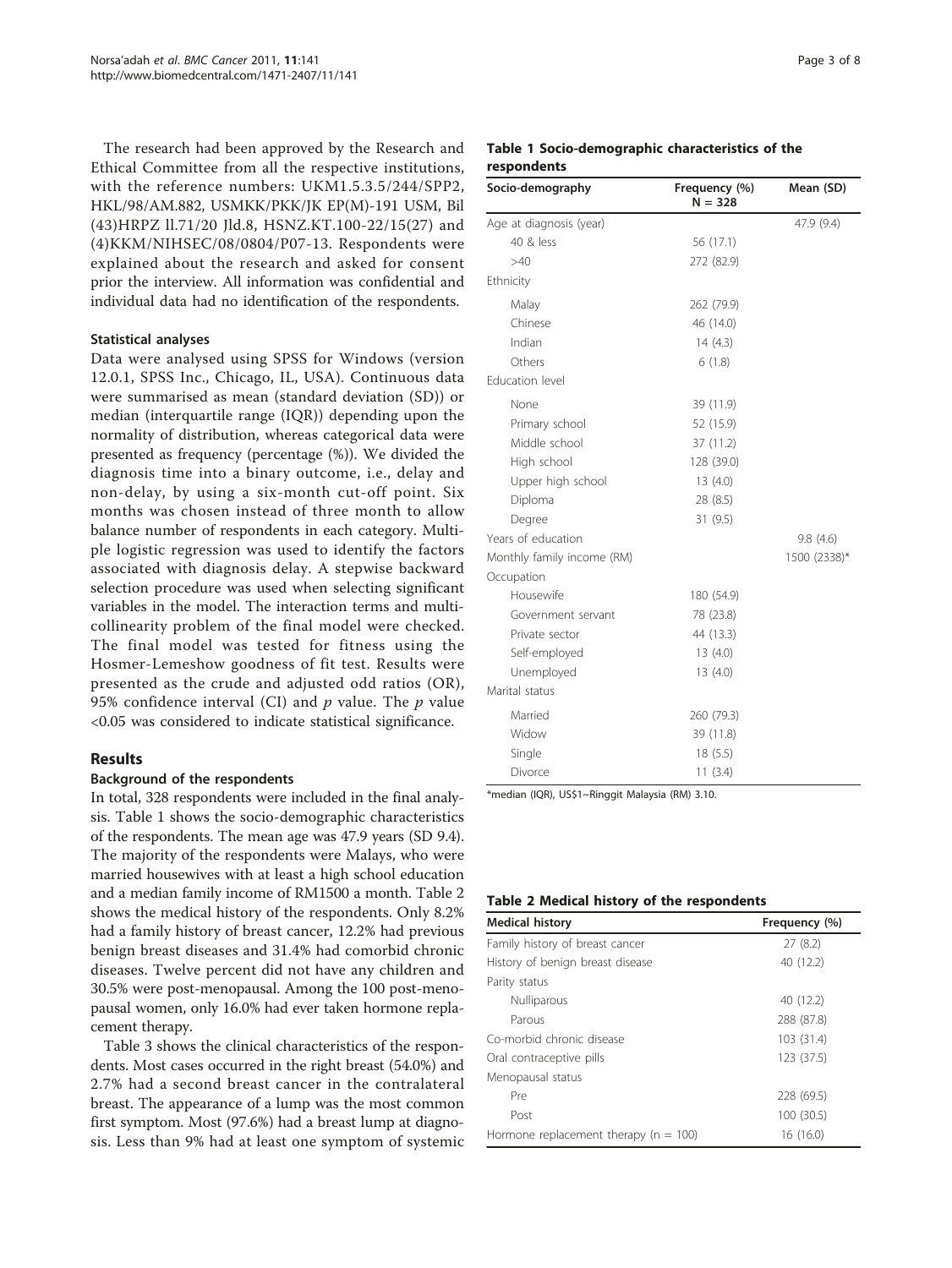<span id="page-3-0"></span>

|  |  |  | Table 3 Clinical presentations of the respondents |  |  |  |
|--|--|--|---------------------------------------------------|--|--|--|
|--|--|--|---------------------------------------------------|--|--|--|

| <b>Clinical characteristics</b>                           | Frequency (%) |
|-----------------------------------------------------------|---------------|
| Location of tumour on right                               | 177 (54.0)    |
| Second breast cancer on contralateral breast              | 9(2.7)        |
| First symptom                                             |               |
| Breast lump                                               | 288 (87.8)    |
| Nipple problems                                           | 12(3.6)       |
| Breast pain                                               | 10(3.1)       |
| Changes of breast shape                                   | 9(2.8)        |
| No symptom                                                | 4(1.2)        |
| Others                                                    | 5(1.5)        |
| Symptom/sign during diagnosis (not exclusive)             |               |
| Breast lump                                               | 320 (97.6)    |
| Nipple retraction                                         | 63 (19.2)     |
| Pain at breast                                            | 47 (14.3)     |
| Peau de orange                                            | 36 (11.0)     |
| Breast ulcer                                              | 28 (8.5)      |
| Gross swelling                                            | 25(7.6)       |
| Nipple discharge                                          | 22(6.7)       |
| Fungating                                                 | 19 (5.8)      |
| Breast dimpling                                           | 7(2.1)        |
| Arm oedema                                                | 5(1.5)        |
| Axillary lymph nodes                                      | 87 (26.5)     |
| Supraclavicular lymph nodes                               | 14(4.3)       |
| Systemic symptom/sign during diagnosis (not<br>exclusive) |               |
| Loss of weight                                            | 28 (8.5)      |
| Loss of appetite                                          | 20(6.1)       |
| Bony pain                                                 | 7(2.1)        |
| Cachexia                                                  | 4(1.2)        |
| Cough                                                     | 2(0.6)        |
| Bone fracture                                             | 1(0.3)        |
| Short of breath                                           | 1(0.3)        |

involvement. Table 4 shows the histo-pathological findings and treatment of the respondents. In total, 12.9% of the respondents had benign FNAC and 8.8% had false-negative mammograms. Most respondents had invasive ductal carcinoma (89.3%). No respondents had carcinoma in situ. A total of 37.5% of the respondents had grade 3 disease, 44.8% had stage III and 11.3% had stage IV. Furthermore, 48.2% had oestrogen-receptor-positive, 50.3% had progesterone-receptor-positive and  $34.8\%$  had C-erb B<sub>2</sub>-positive tumours. Most underwent mastectomy (73.8%), 19.2% had breast conserving surgery and 86.3% and 78.4% completed chemotherapy and radiotherapy, respectively. There were 48 (14.6%) respondents who initially refused treatment and 15 (4.6%) respondents refused chemotherapy. In total, 140 (42.7%) respondents took alternative therapy and 48 (14.6%) missed at least one appointment without acceptable reasons. Out of 140 respondents who took alternative therapy, 67.1% drank enchanted water or applied rice flour locally to the breast lump.

## Table 4 Histo-pathological findings and treatment of the respondents

|                                                              | Frequency (%) |
|--------------------------------------------------------------|---------------|
| Benign Fine Needle Aspiration Cytology (FNAC)<br>$(n = 241)$ | 31 (12.9)     |
| False-negative mammogram ( $n = 136$ )                       | 12(8.8)       |
| Invasive ductal carcinoma                                    | 293 (89.3)    |
| Stage of breast cancer                                       |               |
|                                                              | 17(5.2)       |
| $\mathbb{I}$                                                 | 127 (38.7)    |
| $\mathbf{III}$                                               | 147 (44.8)    |
| $\mathsf{IV}$                                                | 37 (11.3)     |
| Bloom Richardson Grade                                       |               |
| 1                                                            | 55 (16.8)     |
| $\overline{2}$                                               | 150 (45.7)    |
| 3                                                            | 123 (37.5)    |
| Estrogens receptor                                           |               |
| Positive                                                     | 158 (48.2)    |
| Negative                                                     | 149 (45.4)    |
| Not known                                                    | 21(6.4)       |
| Progesterone receptor                                        |               |
| Positive                                                     | 165 (50.3)    |
| Negative                                                     | 142 (43.3)    |
| Not known                                                    | 21(6.4)       |
| C-erb $B_2$                                                  |               |
| Positive                                                     | 114 (34.8)    |
| Negative                                                     | 141 (43.0)    |
| Not known                                                    | 73 (22.2)     |

## The magnitude of diagnosis delay

The times to consultation and diagnosis showed skewed distributions to the right. The range of consultation time was 0-11 years and the median was 2 months. Approximately 33.2% of respondents had a medical consultation within one month after detecting symptoms and 43.3% delayed the consultation by more than 3 months. The range of diagnosis time was 0-16 years and the median was 5.5 months. Figure [1](#page-4-0) shows the diagnosis time according to time categories. The frequency of diagnosis delay of more than 3 months was 72.6% and the frequency of diagnosis delay of more than 6 months was 45.5%.

### Factors associated with diagnosis delay

Variables with  $p$  value <0.25 in the univariable logistic regression were included in the selection of variables in the multiple logistic regression modelling. The variables included the following: locality, ethnicity, years of education, employment, family income, breastfeeding, use of alternative therapy, first symptom, first doctor's action, self-detection of symptoms, nipple retraction, breast ulcer, gross breast swelling, fungating mass, peau de orange, loss of weight, palpable axillary lymph node,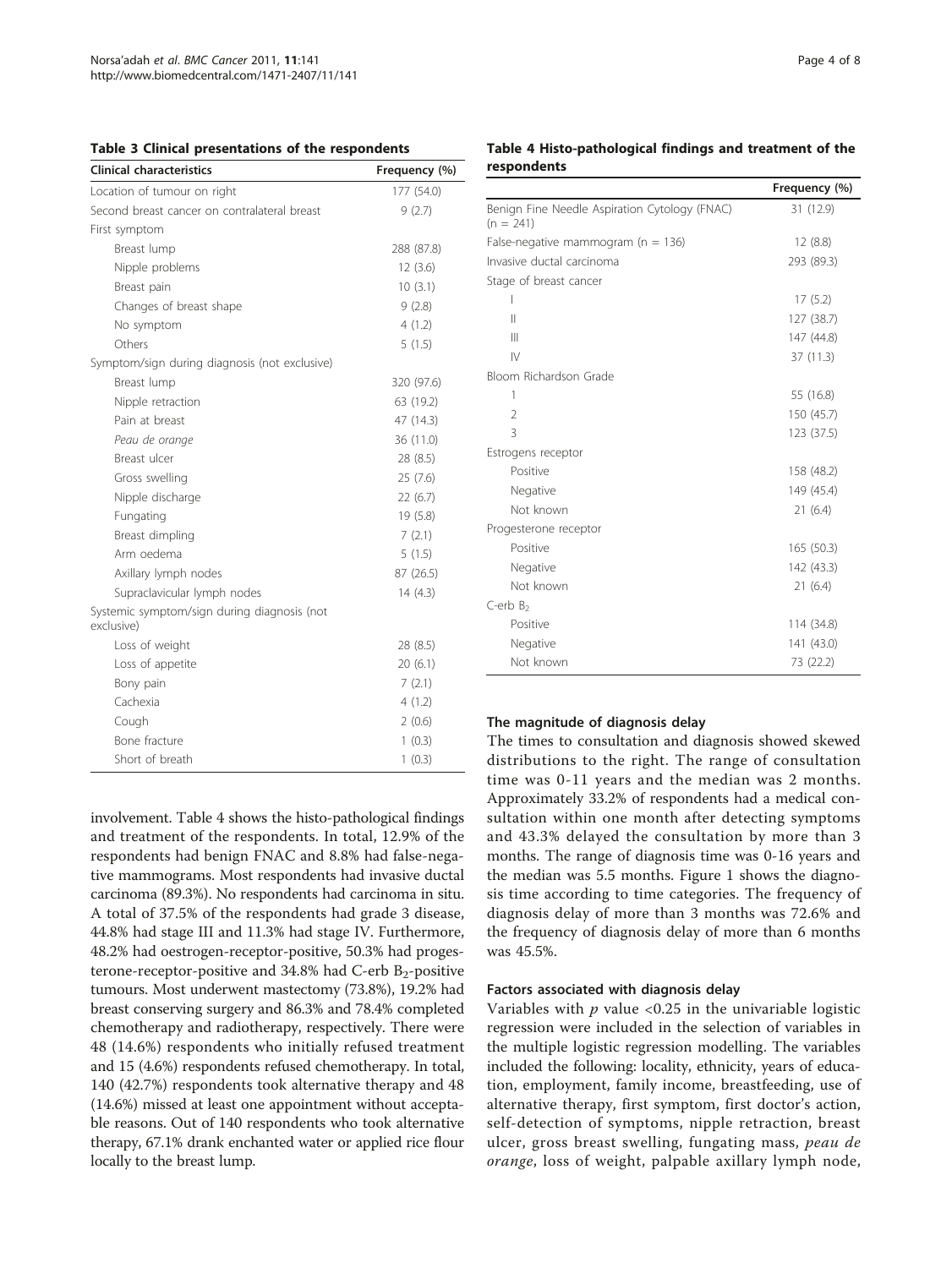<span id="page-4-0"></span>

palpable supraclavicular lymph node, false-negative diagnostic test, defaulter, stage of disease, cancer interpretation, perceived barrier, attitude of medical consultation, social support and attitude toward treatment. The final multiple logistic regression analysis model is shown in table 5. The factors significantly associated with diagnosis delay were the use of alternative therapy (OR 1.77; 95% CI: 1.06, 2.94), breast ulcer (OR 5.71; 95% CI: 1.59, 20.47), palpable axillary lymph nodes (OR 2.19; 95% CI: 1.23, 3.90), false-negative diagnostic test (OR 5.32; 95% CI: 2.32, 12.21), non-cancer interpretation (OR 1.68; 95% CI: 1.01, 2.78) and negative attitude toward treatment (OR 2.09; 95% CI: 1.15, 3.82). The result of the Hosmer-Lemeshow goodness of fit showed that the selected model had a good fit.

## **Discussion**

Our study found that consultation and diagnosis delay among breast cancer patients are very serious problems in Malaysia. In the present study, the median times before consulting a medical practitioner and before diagnosis were longer [\[6,8](#page-6-0),[9](#page-6-0),[20\]](#page-7-0), and the prevalence of delay was higher, than in other studies in developed and developing countries [[5,6,9-11](#page-6-0)].

Our study found that the clinical presentation was associated with a delay, which is supported by the literature [[21\]](#page-7-0). Our study also found that patients who presented with breast ulcer and palpable axillary lymph nodes had significantly delayed diagnoses. The delay would eventually cause breast cancer symptoms to worsen. The first symptoms of breast cancer are usually not debilitating and can be ignored until the occurrence of new symptoms or worsening of symptoms. Patients with aggressive types of breast cancer usually had progressive symptoms in a short time, causing them to have a high index of cancer suspicion and seek early consultation and diagnosis. Patients who had a breast lump had earlier consultations than those with nipple discharge [\[9](#page-6-0)] or pain [[22](#page-7-0)] or non-lump symptoms [[23](#page-7-0)].

False-negative FNAC or mammogram contributed to the delayed diagnosis of breast cancer in our study. Only 241 (73.5%) of respondents had FNAC and only 51.2% had positive results of breast cancer and 12.9% reported as benign. The false-negative FNAC rate in our study was higher than that reported in other studies, with only 1.0-1.9% [[15,24](#page-7-0),[25\]](#page-7-0). Most of the errors occurred during the performance of the FNAC procedure or the interpretation of the pathological report.

| <b>Associated factors</b>      |          | Frequency (%)          |                           | Crude Odd<br>Ratio <sup>a</sup><br>(95% CI) | Adjusted<br>Odd Ratio <sup>b</sup><br>(95% CI) | P<br>valueb |
|--------------------------------|----------|------------------------|---------------------------|---------------------------------------------|------------------------------------------------|-------------|
|                                |          | Non-delay<br>$N = 179$ | <b>Delay</b><br>$N = 149$ |                                             |                                                |             |
| Alternative therapy            | No       | 122 (68.2)             | 66 (44.3)                 | 1.00                                        | 1.00                                           | 0.029       |
|                                | Yes      | 57 (31.8)              | 83 (55.7)                 | 1.69(1.33, 2.1)                             | 1.77 (1.06, 2.94)                              |             |
| Breast ulcer                   | No       | 176 (98.3)             | 124 (83.2)                | 1.00                                        | 1.00                                           | 0.008       |
|                                | Yes      | 3(1.7)                 | 25(16.8)                  | 2.16 (1.79, 2.60)                           | 5.71 (1.59, 20.47)                             |             |
| Palpable axillary lymph nodes  | No.      | 148 (82.7)             | 93 (62.4)                 | 1.00                                        | 1.00                                           | 0.008       |
|                                | Yes      | 31 (17.3)              | 56 (37.6)                 | 1.67 (1.33, 2.08)                           | 2.19 (1.23, 3.90)                              |             |
| False-negative diagnostic test | No       | 169 (94.4)             | 122 (81.9)                | 1.00                                        | 1.00                                           | < 0.001     |
|                                | Yes      | 10(5.6)                | 27(18.1)                  | 1.74 (1.37, 2.21)                           | 5.32 (2.32, 12.21)                             |             |
| Interpret symptom as cancer    | Yes      | 87 (48.6)              | 56 (37.6)                 | 1.00                                        | 1.00                                           | 0.044       |
|                                | No.      | 92 (51.4)              | 93 (62.4)                 | 1.57 (1.01, 2.44)                           | 1.68 (1.01, 2.78)                              |             |
| Attitude toward treatment      | Positive | 151 (84.4)             | 109 (73.2)                | 1.00                                        | 1.00                                           | 0.016       |
|                                | Negative | 28 (15.6)              | 40 (26.8)                 | 1.98 (1.15, 3.40)                           | 2.09 (1.15, 3.82)                              |             |

## Table 5 Factors associated with diagnosis delay of breast cancer in Malaysian women

<sup>a</sup>Univariable logistic regression <sup>b</sup>Multiple logistic regression.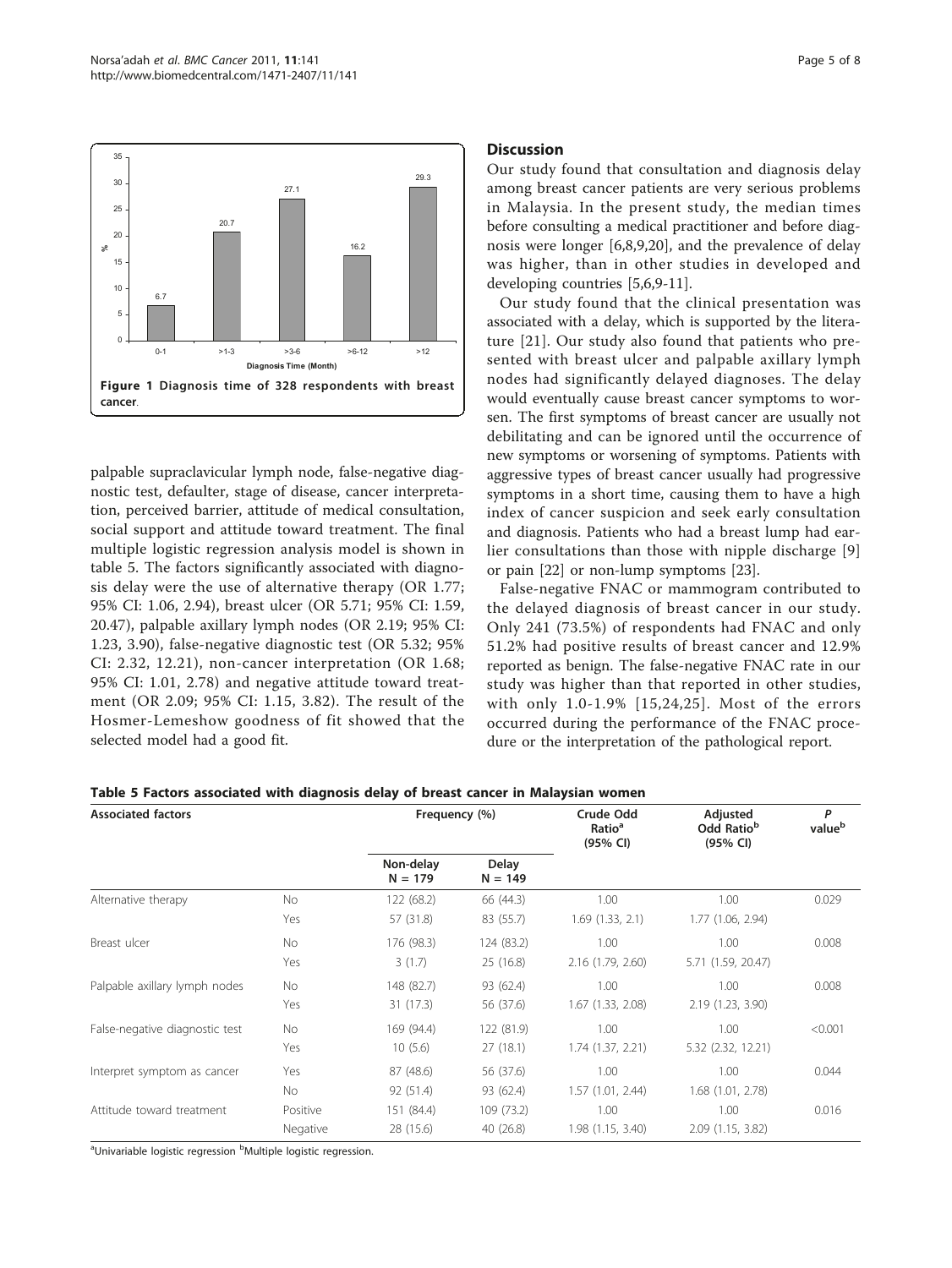Only 136 (41.5%) of respondents in our study had mammogram and 8.8% of those were false negative, which is a higher rate than the previous study of only 3% [\[15](#page-7-0)]. The acceptable false negative rate of mammogram was 10-15% [[26\]](#page-7-0). The failure of mammograms to detect breast cancer was related to the limitations of the film screen, poor radiographic technique, exceptional tumour characteristics and error in interpreting the film [[26\]](#page-7-0). In Malaysia, mammograms are not used for screening except for high-risk women who have had previous breast cancer or a strong family history of breast cancer. It is not used for screening because of the high cost and limited expertise in Malaysia. In Malaysia, there are clinical practice guidelines for breast cancer management, but the use and implementation of the guidelines are unknown. More widespread implementation of these guidelines may increase the quality of care for breast cancer patients and shorten the diagnosis delay.

In our study, 42.7% of the respondents had taken alternative therapy, compared to 14.8-73.1% in Europe [[27](#page-7-0)]. Most patients took alternative therapy as a way to avoid surgery or when they perceived modern medicine would not cure the disease, when the prognosis was fatal, when the disease caused suffering or in cases of chronic disease. Some patients believed that there were no effective treatments for breast cancer or that traditional medication is more effective than modern medicine. While pursuing alternative treatments, most patients experienced worsening symptoms, which led to them eventually presenting at a more advanced stage. A systematic review reported that people practiced complementary alternative medicine because of its benefits and because they wanted to be in control of their treatment, had strong beliefs and used it as the last hope [[27\]](#page-7-0). Some patients also have less trust in modern medicine because they had bad previous experiences or felt that the system was not as friendly as traditional healers or shaman. Complementary alternative therapy is also easily available and affordable.

Patients' interpretation of their symptoms as a sign of cancer had an important influence on whether they sought medical help immediately [[28\]](#page-7-0). The evaluation of breast symptoms is based on the pre-existing knowledge, experience, self-education and observation of individuals [[18](#page-7-0)]. Knowledge regarding the variation of symptoms in breast cancer enables patients to interpret the symptoms correctly and influences their assessment of symptoms as well as their decision to seek medical attention [\[13\]](#page-7-0).

Patients are more inclined to attribute new symptoms to less serious conditions instead to a life threatening disease [[18](#page-7-0)]. Patient delay has been reported for patients who assumed that symptoms were benign [[23\]](#page-7-0) and would disappear without intervention. Perception of the seriousness of a symptom is dependent upon the first symptom and how fast the symptom changes and multiplies. Most of breast cancer symptoms are mild, not specific, unclear, confusing, do not require urgent attention and can be ignored temporarily.

Our study found that a negative perception of breast cancer treatment prevented patients from receiving early diagnoses, similar to a study in Nigeria [[29](#page-7-0)]. Negative information, such as the side-effects of chemotherapy, led to fear and caused some patients to refuse treatment. Some believed that the effects of chemotherapy were worse than breast cancer itself. Another negative perception of breast cancer treatment was related to the traditional woman's role in the family of taking care of children and the husband. Some believed that treatment would disrupt and burden their family because they could not perform their usual roles and might even have to rely on others to care for them. Because the women could not take care of the family and the husbands usually had difficulty in taking over the roles of the women, the husband might choose to separate or take another wife. Fear of divorce or the husband remarrying could lead some women to decide not to get their symptoms diagnosed if they suspected breast cancer. Some patients also believed that breast cancer could not be cured [[17\]](#page-7-0), so there was no point of having it diagnosed and treated. Diagnosis delay was also related to a belief that mastectomy causes disfigurement and disability [\[28\]](#page-7-0).

The strength of our study lies in the fact that it was conducted at five large medical centres in Malaysia. One of the medical centres on the East Coast was the only centre that offered oncology and radiotherapy services in that area. The chances of patients receiving treatment elsewhere were minimal because most patients could not afford private services. However, a multicenter study leads to a considerable variation in the management of breast cancer patients because medical practitioners from different hospitals have different preferences.

We collected relevant dates based on the detailed approach described by Andersen, Cacioppo and Roberts [[18](#page-7-0)]. Dates of events were collected via interviews with support from the medical records. Previous report suggests that the collection of actual date is more accurate than asking about the duration of time [[30\]](#page-7-0). Our study used face-to-face interviews, in contrast to most other studies that used the existing medical records, postal or telephone interviews that had low response rates. Researchers have no control over the data if the medical records are used. There are variations in the definitions of variables, many missing data and a limited number of variables that can be collected when medical records are used.

There were differences in defining and categorising the delay. Most studies divided delays into patient and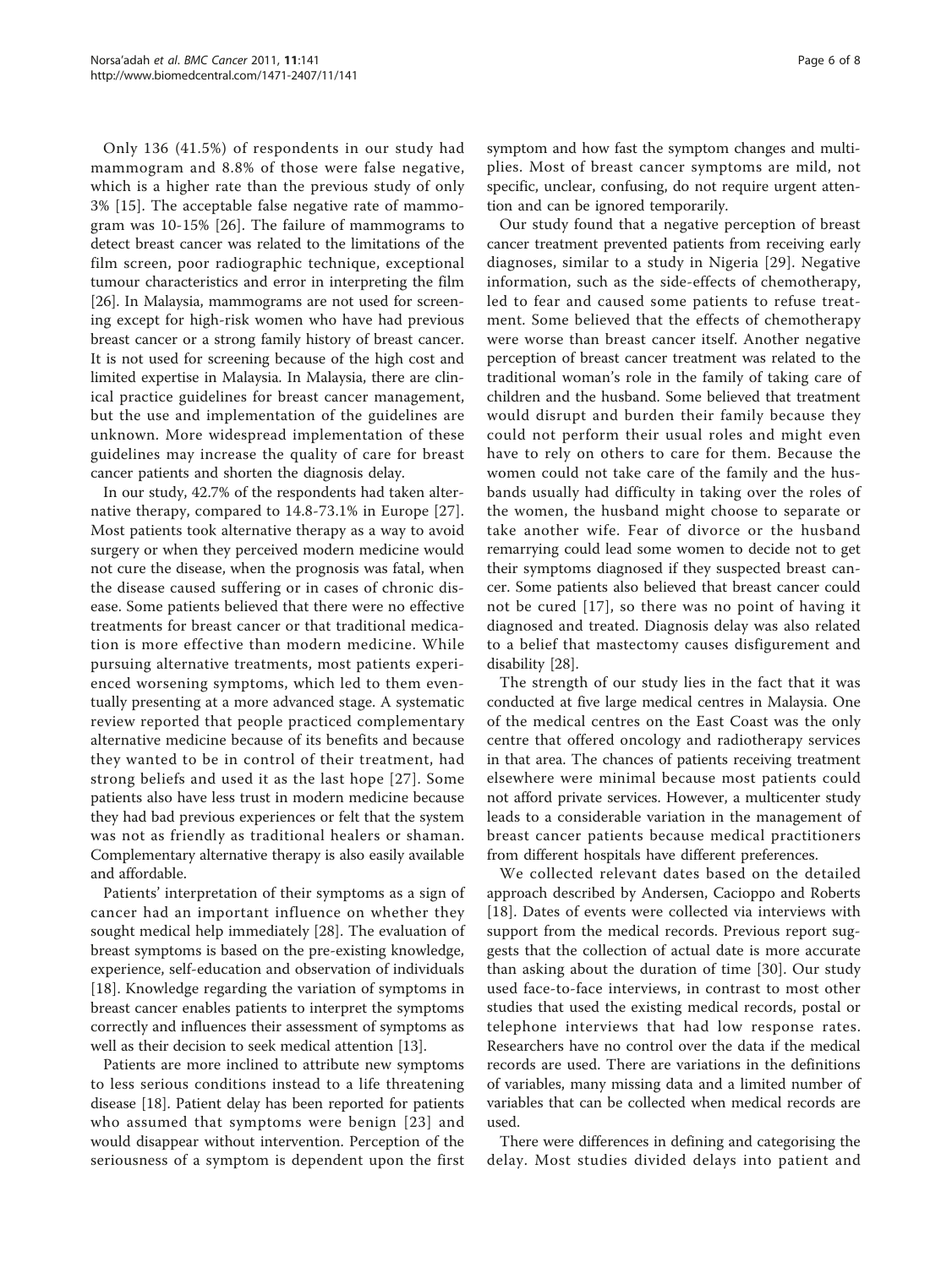<span id="page-6-0"></span>system delays [8,[13\]](#page-7-0), and many studies used a cut off point of three months for categorising delay [5,8,9[,14,20](#page-7-0)]. In our study, we use a six-month cut off point for delay because our respondents experienced longer delay.

There was a selection bias in recruiting respondents because they were included after the diagnosis of breast cancer was made. Our study did not include those who had died before the study was conducted or those who were lost to follow up. However, it was assumed that those who died early had an advanced stage of disease and had longer delay, suggesting that the diagnosis delay was under-estimated in our study.

Selection bias also occurred because our study was conducted in hospitals and some patients may not have presented to the hospital at all, instead preferring alternative treatment. A population-based study was not possible because of logistic problems in enrolling those patients.

Furthermore, there was information bias in this study. Our study method relied on the patients' recall of the events leading up to their diagnosis. Patients who delayed consultation and diagnosis needed to remember more distant events than those who did not delay. We interviewed respondents after the diagnosis was made instead of after the recognition of symptoms, so some of the variables could not be measured retrospectively. We also could not obtain detailed information on the type and quality of the diagnostic procedures because we were not involved in the management of the patients and procedural details were not included in the patients' medical records.

## Conclusions

Our study found that consultation and diagnosis delays are very serious problems in Malaysia. The factors significantly associated with diagnosis delay were the use of alternative therapy, breast ulcer, palpable axillary lymph nodes, false-negative diagnostic test, non-cancer interpretation and a negative attitude toward treatment. Diagnosis delay was influenced by a complex interaction of many factors. Breast awareness and education are needed to reduce breast cancer mortality by promoting early detection, diagnosis and treatment before the tumour enlarges and spreads to lymph nodes and metastasis. Women should be educated that breast cancer does not always present as a painless lump; it can also present with pain, dimpling, swelling or nipple discharge. We advocate self and clinical breast examinations for women because the practice is still not at an optimum level in Malaysia [\[31\]](#page-7-0), even though there are reports in the literature indicating that breast self examination failed to reduce breast cancer mortality [[32\]](#page-7-0). The Ministry of Health and non-governmental organisations need to increase and widen their coverage and target groups.

Furthermore, clinical practice guidelines for breast cancer management should incorporate time guidelines for diagnosis and treatment.

#### Acknowledgements

We would like to thank the Ministry of Health Malaysia and Hospital Directors for giving permission to conduct this study in their institutions. This work was supported by USM short-term grant 304/PPSP/6131559 and UKM Fundamental Fund FF-130-2007.

#### Author details

<sup>1</sup>Unit of Biostatistics and Research Methodology, School of Medical Sciences, Universiti Sains Malaysia, 16150 Kubang Kerian, Kelantan, Malaysia. 2 Department of Community Health, Faculty of Medicine, Universiti Kebangsaan Malaysia, 56000 Cheras, Kuala Lumpur, Malaysia. <sup>3</sup>Department of Medical Nuclear, Radiotherapy and Oncology, School of Medical Sciences, Universiti Sains Malaysia, 16150 Kubang Kerian, Kelantan, Malaysia.

#### Authors' contributions

BN participated in the conception and design of the study, obtaining of funding, acquisition, analysis and interpretation of the data and drafting the manuscript. KGR participated in the conception and design of the study, obtaining of funding and revising the manuscript critically. MAR participated in the conception and design of the study, analysis and interpretation of data and drafting the manuscript. NNN participated in the obtaining of funding, analysis and interpretation of data. BMB participated in the enrolment of patients and acquisition of data. All authors read and approved the final manuscript.

#### Competing interests

The authors declare that they have no competing interests.

#### Received: 21 January 2010 Accepted: 17 April 2011 Published: 17 April 2011

#### References

- 1. Zainal AO, Zainudin MA, Nor Saleha IT: Malaysian Cancer Statistics-Data and Figure. Peninsular Malaysia 2006. National Cancer Registry Ministry of Health Malaysia: Kuala Lumpur; 2006.
- 2. Fauziah MN, Hamizah MS, Norazmi A, Lila PMM: Cancer Registry Report Kelantan 1999-2003. Report no. 1/2006 Kota Bharu: Kelantan Health State Department: 2006.
- 3. Mohd Taib NA, Yip CH, Mohamed I: [Survival analysis of Malaysian women](http://www.ncbi.nlm.nih.gov/pubmed/18712958?dopt=Abstract) [with breast cancer: results from the University of Malaya Medical Centre.](http://www.ncbi.nlm.nih.gov/pubmed/18712958?dopt=Abstract) Asian Pac J Cancer Prev 2008, 9(2):197-202.
- 4. Leow VM: A study of 5-year survival and prognostic factors in breast cancer patients in HUSM from 1987 to 2000: a retrospective records review. Dissertation Master of Medicine Universiti Sains Malaysia: Surgical Department; 2007.
- 5. Tartter PI, Pace D, Frost M, Bernstein JL: [Delay in diagnosis of breast](http://www.ncbi.nlm.nih.gov/pubmed/9923805?dopt=Abstract) [cancer.](http://www.ncbi.nlm.nih.gov/pubmed/9923805?dopt=Abstract) Ann Surg 1999, 229(1):91-96.
- 6. Thongsuksai P, Chongsuvivatwong V, Sriplung H: [Delay in breast cancer](http://www.ncbi.nlm.nih.gov/pubmed/10630725?dopt=Abstract) [care: A study in Thai women.](http://www.ncbi.nlm.nih.gov/pubmed/10630725?dopt=Abstract) Med Care 2000, 38(1):108-114.
- Richards MA, Westcombe AM, Love SB, Littlejohns P, Ramirez AJ: [Influence](http://www.ncbi.nlm.nih.gov/pubmed/10209974?dopt=Abstract) [of delay on survival in patients with breast cancer: A systematic review.](http://www.ncbi.nlm.nih.gov/pubmed/10209974?dopt=Abstract) Lancet 1999, 353(9159):1119-1126.
- 8. Arndt V, Stürmer T, Stegmaier C, Ziegler H, Dhom G, Brenner H: [Patient](http://www.ncbi.nlm.nih.gov/pubmed/11953844?dopt=Abstract) [delay and stage of diagnosis among breast cancer patients in Germany-](http://www.ncbi.nlm.nih.gov/pubmed/11953844?dopt=Abstract)[A population based study.](http://www.ncbi.nlm.nih.gov/pubmed/11953844?dopt=Abstract) Br J Cancer 2002, 86(7):1034-1040.
- 9. Meechan G, Collins J, Petrie KJ: [The relationship of symptoms and](http://www.ncbi.nlm.nih.gov/pubmed/12634028?dopt=Abstract) [psychological factors to delay in seeking medical care for breast](http://www.ncbi.nlm.nih.gov/pubmed/12634028?dopt=Abstract) [symptoms.](http://www.ncbi.nlm.nih.gov/pubmed/12634028?dopt=Abstract) Prev Med 2003, 36:374-378.
- 10. Velikova G, Booth L, Johnston C, Forman D, Selby P: [Breast cancer](http://www.ncbi.nlm.nih.gov/pubmed/15138473?dopt=Abstract) [outcomes in South Asian population of West Yorkshire.](http://www.ncbi.nlm.nih.gov/pubmed/15138473?dopt=Abstract) Br J Cancer 2004, 90(10):1926-1932.
- 11. Montella M, Crispo A, D'Aiuto G, De Marco M, De Bellis G, Fabbrocini G, Pizzorusso M, Tamburini M, Silvestra S: [Determinant factors for](http://www.ncbi.nlm.nih.gov/pubmed/11263591?dopt=Abstract) [diagnostic delay in operable cancer patients.](http://www.ncbi.nlm.nih.gov/pubmed/11263591?dopt=Abstract) Eur J Cancer Prev 2001, 10:53-59.